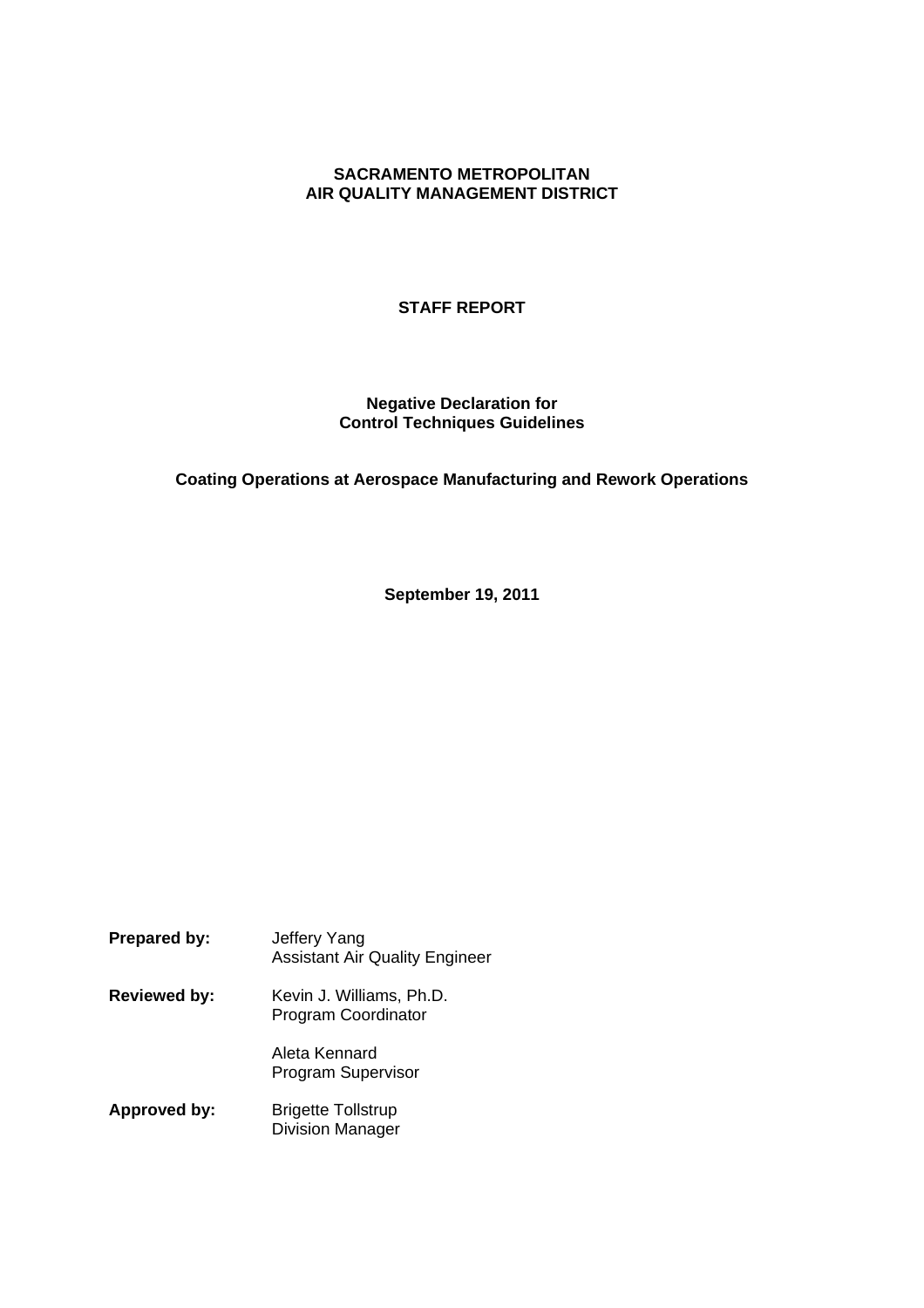Staff Report Aerospace Coating CTG Negative Declaration September 19, 2011, Page 2

# **BACKGROUND**

The District is designated as a severe nonattainment area for the federal 8-hour ozone standard. The Federal Clean Air Act (CAA) specifies that State Implementation Plans (SIPs) for nonattainment areas must include "reasonably available control measures" (RACM), including "reasonably available control technology" (RACT), for sources of emissions<sup>1</sup>. The CAA also provides that for nonattainment areas classified as "moderate" or worse, states must revise their SIPs to include RACT for sources of VOC emissions for each category of VOC sources covered by all Control Techniques Guidelines (CTG) documents issued after November 15, 1990, and prior to the area's date of attainment<sup>2</sup>. EPA defines RACT as "the lowest emission limitation that a particular source is capable of meeting by the application of control technology that is reasonably available considering technological and economic feasibility<sup>3</sup>." EPA periodically publishes information regarding available controls<sup>4</sup>. In developing CTG documents, EPA evaluates, among other things, the sources of VOC emissions and the available control approaches for addressing these emissions, including the costs of such approaches. CTG documents establish the presumptive minimum recommendations for RACT. Areas may deviate from CTG requirements, if justified.

As an alternative to adopting a RACT rule, a state or local agency may adopt a negative declaration documenting that it has no stationary sources or emitting facilities to which the CTG is applicable. The negative declaration must go through the same public review requirements as any other SIP submittal<sup>5,6</sup>. The negative declarations become part of California's State Implementation Plan at Title 40 of the Code of Federal Regulations (CFR) Part 52, Section 52.222. The Board has previously adopted negative declarations for 22 source categories.

#### **SUMMARY**

There are no sources within the District to which the 1997 CTG for Coating Operations at Aerospace Manufacturing and Rework Operations is applicable. The purpose of this staff report is to provide sufficient analysis to support the adoption of a negative declaration for this CTG.

#### **AEROSPACE COATING CTG DESCRIPTION**

Title: Control of Volatile Organic Compound Emissions from Coating Operations at Aerospace Manufacturing and Rework Operations.

Reference: U.S. EPA Publication No. EPA-453/R-97-004, December 1997.

The CTG applies to the manufacture or rework of commercial, civil, or military aerospace vehicles or components. A model rule is included in the CTG for states and local agencies to adopt. For severe nonattainment areas, the model rule applies to facilities with potentials to

 $1$  Clean Air Act §172(c)(1).

 $2$  Clean Air Act  $\frac{\tilde{S}}{182(b)}(2)(A)$ .

<sup>&</sup>lt;sup>3</sup> Federal Register Notice 44 FR 53761, September 17, 1979.

 $4$  Clean Air Act §108(b) and (c).

 $5$  Clean Air Act  $\S$ 110.

<sup>6</sup> Title 40 Code of Federal Regulations §51.102.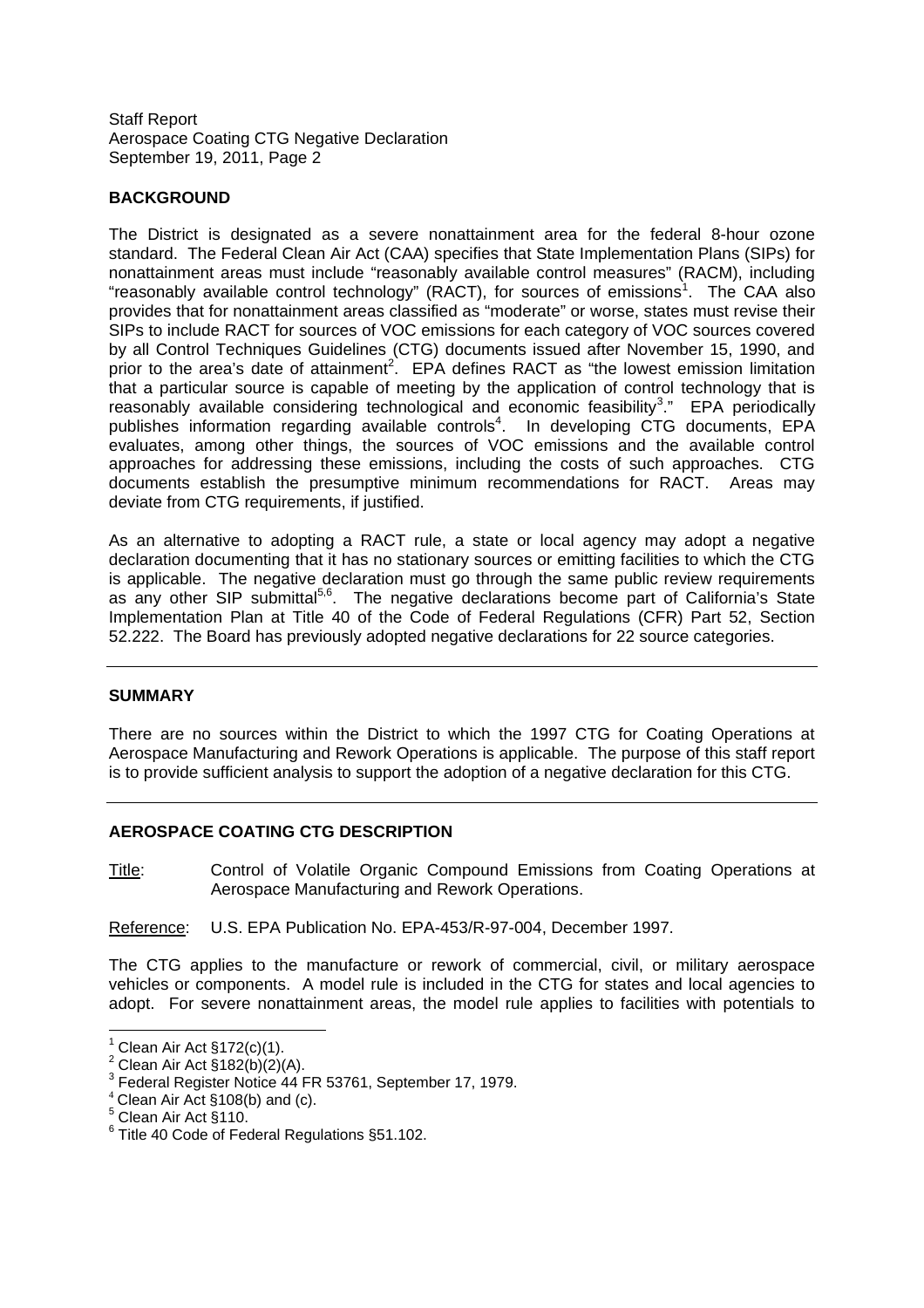Staff Report Aerospace Coating CTG Negative Declaration September 19, 2011, Page 3

emit 25 tons per year (tpy) or more of VOC. The CTG recommends the following VOC reduction measures: VOC content limits for coating operations; work practices for storage and handling of coatings; and work practices for the handling and use of cleaning materials.

#### **STAFF ANALYSIS**

Facilities that emit 25 tons per more of VOC are considered federal major sources in the District and require Title V permits. Staff has verified that none of the District's Title V facilities, with the exception of Aerojet as discussed below, performs aerospace manufacturing and/or rework operations.

There are five permitted sources in Sacramento County that perform aerospace manufacturing and/or rework operations that are within the scope of the CTG: These five facilities, and their potentials to emit for VOC, are Aerojet (17.4 tpy), AAR Composites (2.4 tpy), Cessna Aircraft (2.3 tpy), Composite Engineering (14.8 tpy), and Military Aircraft (0.42 tpy). AAR Composites manufactures polyester resin aerospace parts, and therefore falls within the scope of the CTG, but does not perform coating operations.

The total potential to emit at Aerojet exceeds 25 tons per year. However, aerospace manufacture is just one of the business lines that operate at the Aerojet facility. For aerospace manufacturing and rework, Aerojet's potential to emit is 17.4 tpy of VOC, below the CTG applicability threshold.

Staff searched yellow pages and online business listings, and placed calls to business that might perform aerospace manufacturing or rework to identify additional, unpermitted facilities to which the CTG may apply. No additional facilities were found.

## **ENVIRONMENTAL COMPLIANCE**

Staff finds that the proposed rule is not subject to the California Environmental Quality Act because it is an activity that will not result in a direct or reasonably foreseeable indirect physical change in the environment. (Public Resources Code 21084(a) and Preliminary Review, Section 15060(c)(2) State CEQA Guidelines).